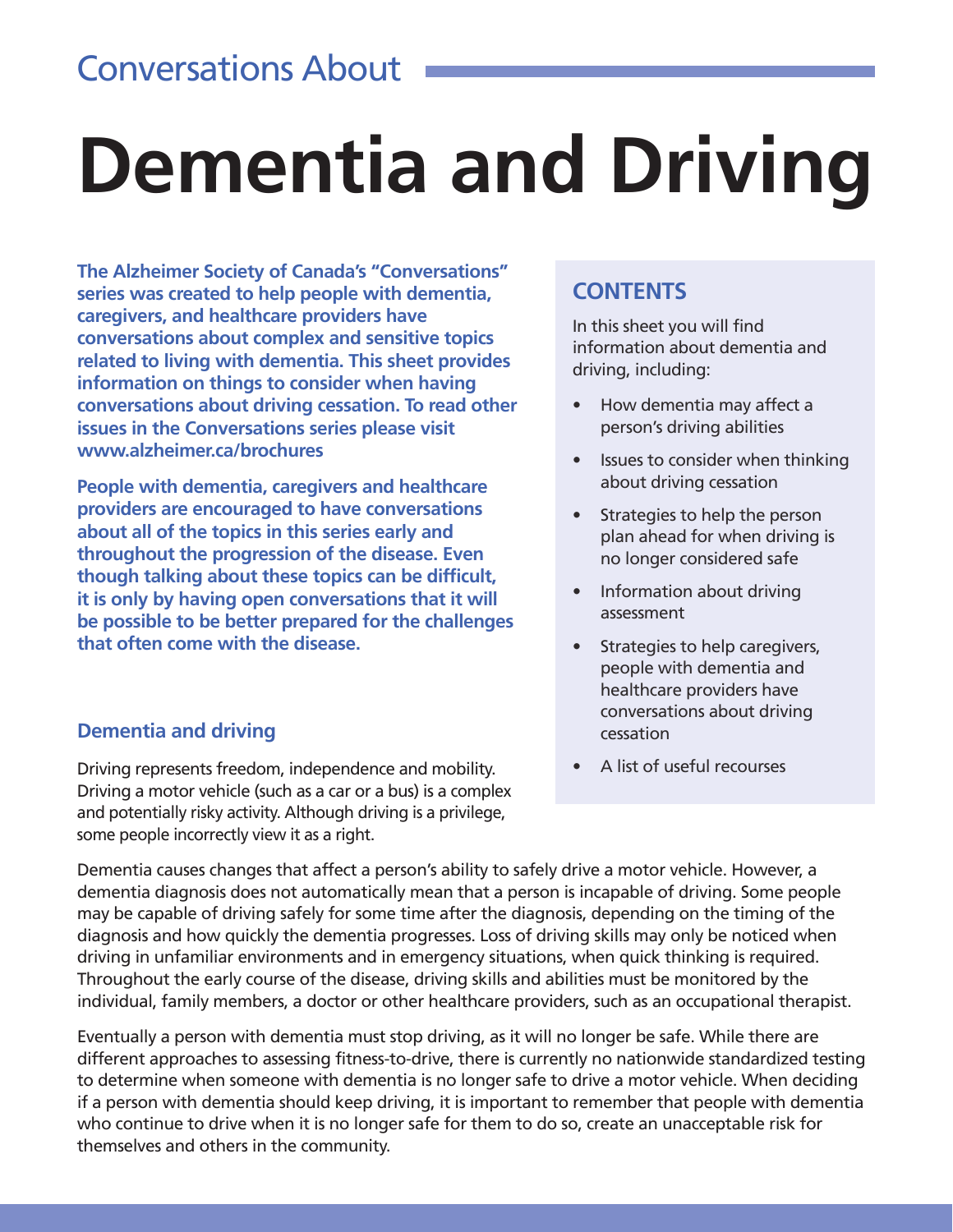#### **Should the person with dementia continue to drive? Issues to consider**

| Loss of<br>independence,<br>freedom and<br>mobility    | The loss of the privilege to drive is a major life transition that can have a<br>devastating effect on some people. In order to prevent social isolation and<br>maintain quality of life, it is important that people with dementia remain<br>active members of their community.                                                                                                                                                                                                                                                                                                                                                                  |  |  |
|--------------------------------------------------------|---------------------------------------------------------------------------------------------------------------------------------------------------------------------------------------------------------------------------------------------------------------------------------------------------------------------------------------------------------------------------------------------------------------------------------------------------------------------------------------------------------------------------------------------------------------------------------------------------------------------------------------------------|--|--|
|                                                        | When driving is no longer considered safe, a transportation plan for the<br>person with dementia needs to be put in place to help them participate in<br>their usual activities, including those enjoyable social activities that make life<br>worth living. Although alternative transportation options may be relatively<br>expensive, maintaining a vehicle and paying car insurance are also costly.                                                                                                                                                                                                                                          |  |  |
| Safety of the<br>person with<br>dementia and<br>others | Although losing the privilege of driving can be difficult, it is important to<br>remember that it can be equally, if not more devastating, to be involved in<br>a motor vehicle collision. A collision can result in serious disability or death<br>for the person living with dementia or in trauma and death of others. When<br>deciding if the person with dementia should continue driving, families and<br>caregivers should keep in mind the risk and consequences of the person with<br>dementia getting into a motor vehicle collision and should acknowledge<br>their social responsibility to not put other members of society at risk. |  |  |

When deciding if the person with dementia should continue to drive, remember that losing the privilege to drive will make some people feel angry, sad, frustrated or hopeless. Having conversations about driving cessation will not always be easy, and it may add a strain on the relationship between the caregiver and the person with dementia. Refer to section "*Having conversations about driving cessation"* on page 5 for more information about how to have these difficult conversations.

#### **When the person is still able to drive: plan ahead**

To help you plan ahead for the time when driving must stop, consider the following:

- Talk to the person with dementia to find out when they most need to drive. For example, do they drive to medical appointments, to shop, to meet with friends?
- Have a discussion about alternative forms of transportation such as public transit, taxis, services provided by community organizations, and transportation organized by family members and friends.
- Have the person with dementia use alternative forms of transportation while it is still safe for them to drive. This will help them have a gradual transition to driving cessation.
- Look into companies that offer home delivery services, such as pharmacy or grocery home delivery services.

A toolkit for people in the early stages of dementia and their caregivers called, "Driving and dementia toolkit: For patients and their caregivers" has been created to keep drivers on the road safe and to prepare those who are starting to notice that the person with dementia should not be driving anymore. The toolkit can be accessed at www.rgpeo.com/dementiatoolkit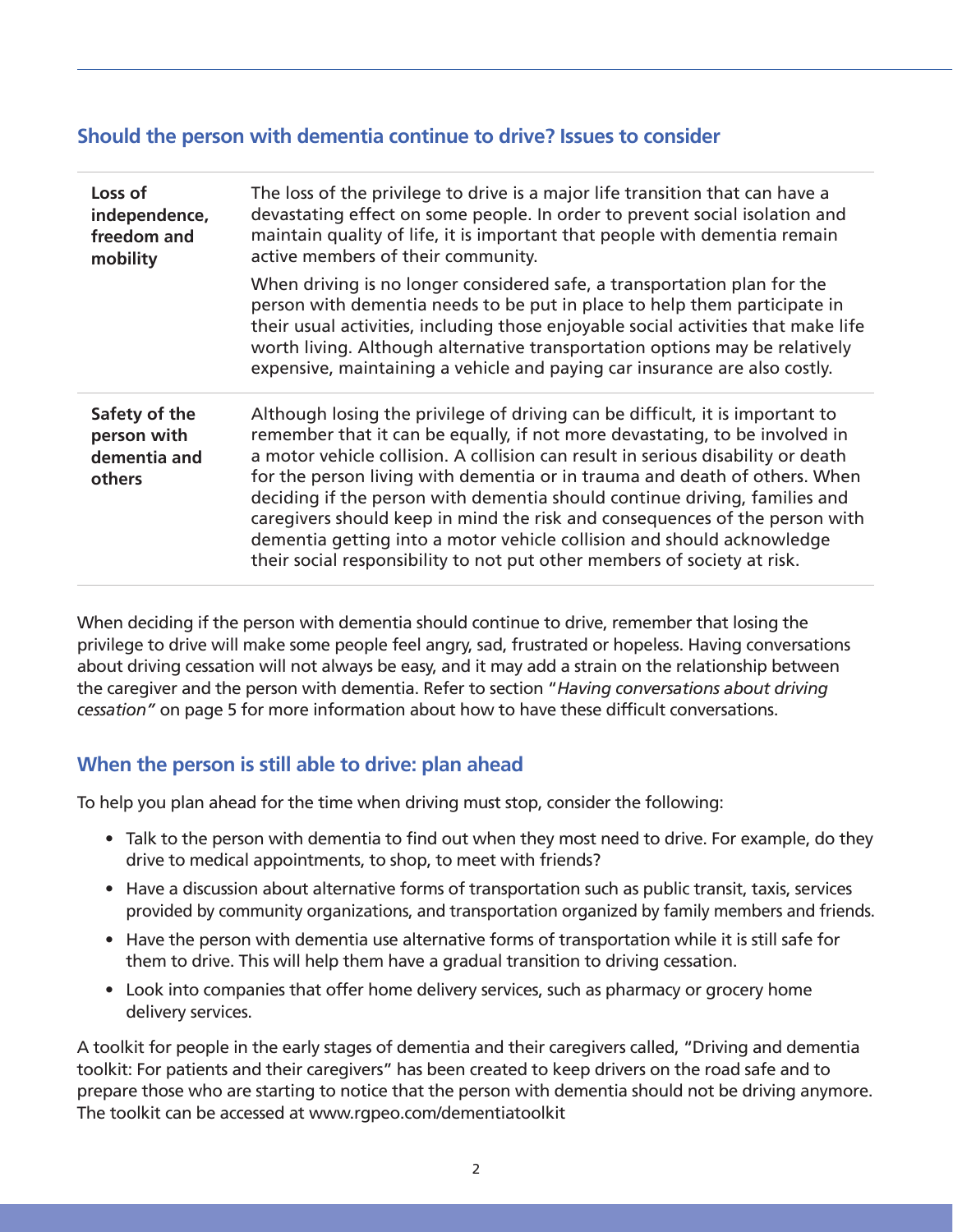#### **Use these questions to help guide your decision:**

|                                                                                                                                                                                              | <b>Yes</b> | <b>No</b> | <b>Sometimes</b> | I don't<br>know |
|----------------------------------------------------------------------------------------------------------------------------------------------------------------------------------------------|------------|-----------|------------------|-----------------|
| Is the person able to respond quickly and accurately?                                                                                                                                        |            |           |                  |                 |
| Does the person have the ability to stay focused in<br>stressful situations (for example, finding a destination in<br>an unfamiliar place)?                                                  |            |           |                  |                 |
| Can the person divide and maintain attention safely?<br>(for example, watching traffic lights, or talking to<br>someone sitting on the passenger seat while paying<br>attention to the road) |            |           |                  |                 |
| Has the person shown any lack of good judgment?                                                                                                                                              |            |           |                  |                 |
| Does the person understand the rules of the road? Can<br>they be recalled quickly when needed?                                                                                               |            |           |                  |                 |
| Is the person able to find a destination and remain calm<br>when lost?                                                                                                                       |            |           |                  |                 |
| Does the person have adequate eyesight and hearing?                                                                                                                                          |            |           |                  |                 |
| Can the person recognize and admit that driving abilities<br>have been lost?                                                                                                                 |            |           |                  |                 |

#### **When driving is no longer considered safe**

Signs that a person's driving abilities are declining include:

- Slow response times
- Traffic violations
- Collisions
- Taking too much time to reach a destination or not reaching the destination at all
- Driving too slowly or too fast
- Driving through stop signs or red traffic lights
- Stopping at green traffic lights
- Having difficulty merging with traffic
- Making left hand turns in the face of oncoming traffic and pedestrians crossing the intersection

#### *Driving must be stopped immediately if there are safety concerns.*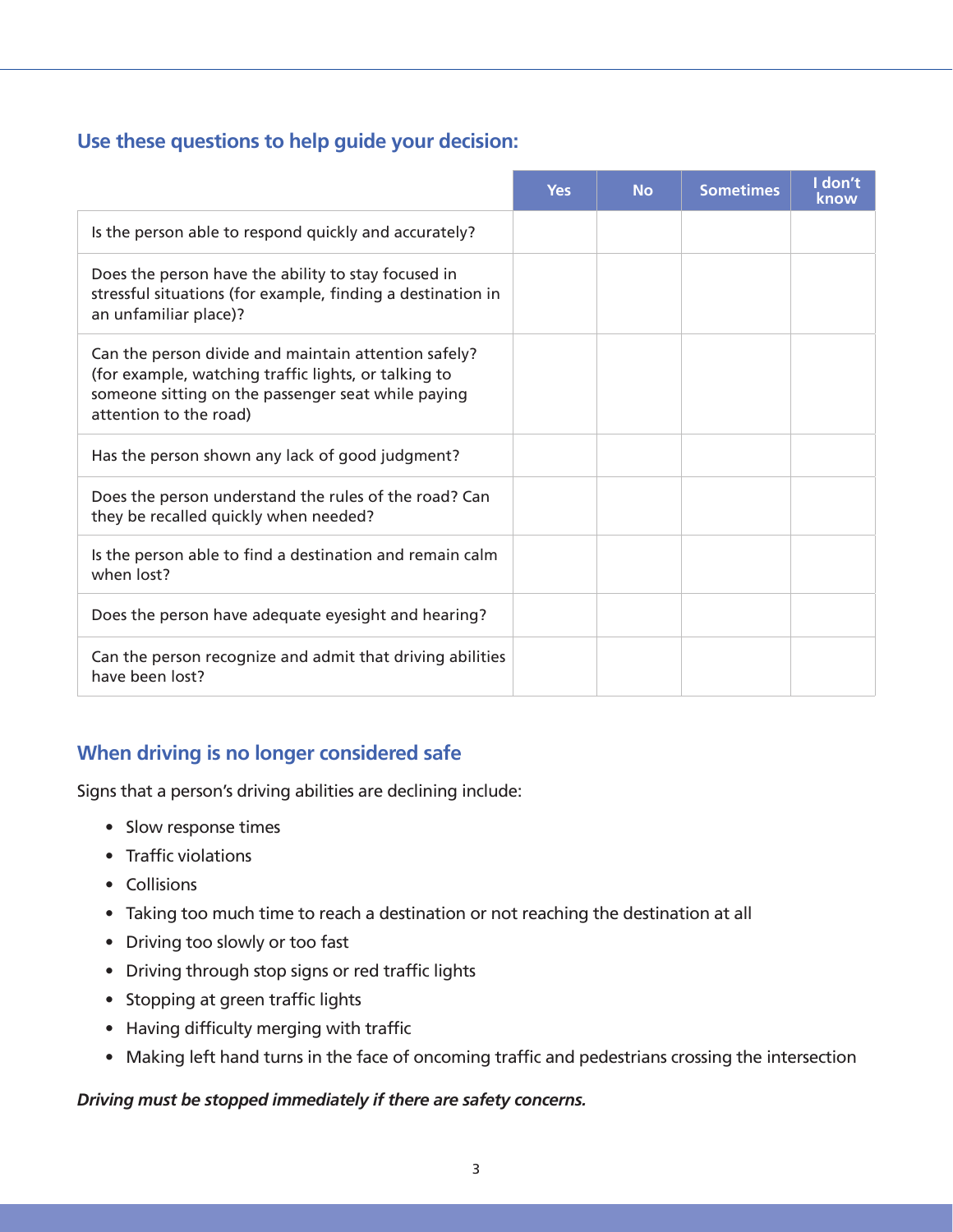#### **Driving assessment**

When driving becomes a concern, look into the availability of a driving assessment. This could include a road test conducted by someone with experience in assessing drivers with cognitive issues. If an on-road driving assessment is not available, enlist the help of a doctor (primary care physician or specialist) to determine if and when the person is no longer able to drive and to be connected to available support and resources. The health care provider may ask the person and family member's questions about:

- Driving patterns (when and where the person drives)
- Any differences noticed in driving skills
- Any unsafe or abnormal driving behaviour
- Traffic tickets (for going too slow, too fast, improper turns, failing to stop)
- Crashes, fender benders or near-misses
- Instances where the driver has been lost
- How comfortable the person or family members feel about the person's driving abilities

#### **The role of doctors**

Doctors are bound by law, in most provinces, and by professional ethics, to report medical conditions that could be a serious risk to road safety. They also may be held liable if a person in their care who has dementia is involved in a motor vehicle collision and they have not reported the person's medical condition to provincial licensing authorities.

Doctors are not the ones who determine if the person with dementia is fit to drive. Doctors forward their medical opinion to the Ministry of Transportation and the Ministry of Transportation determines if the person should continue driving.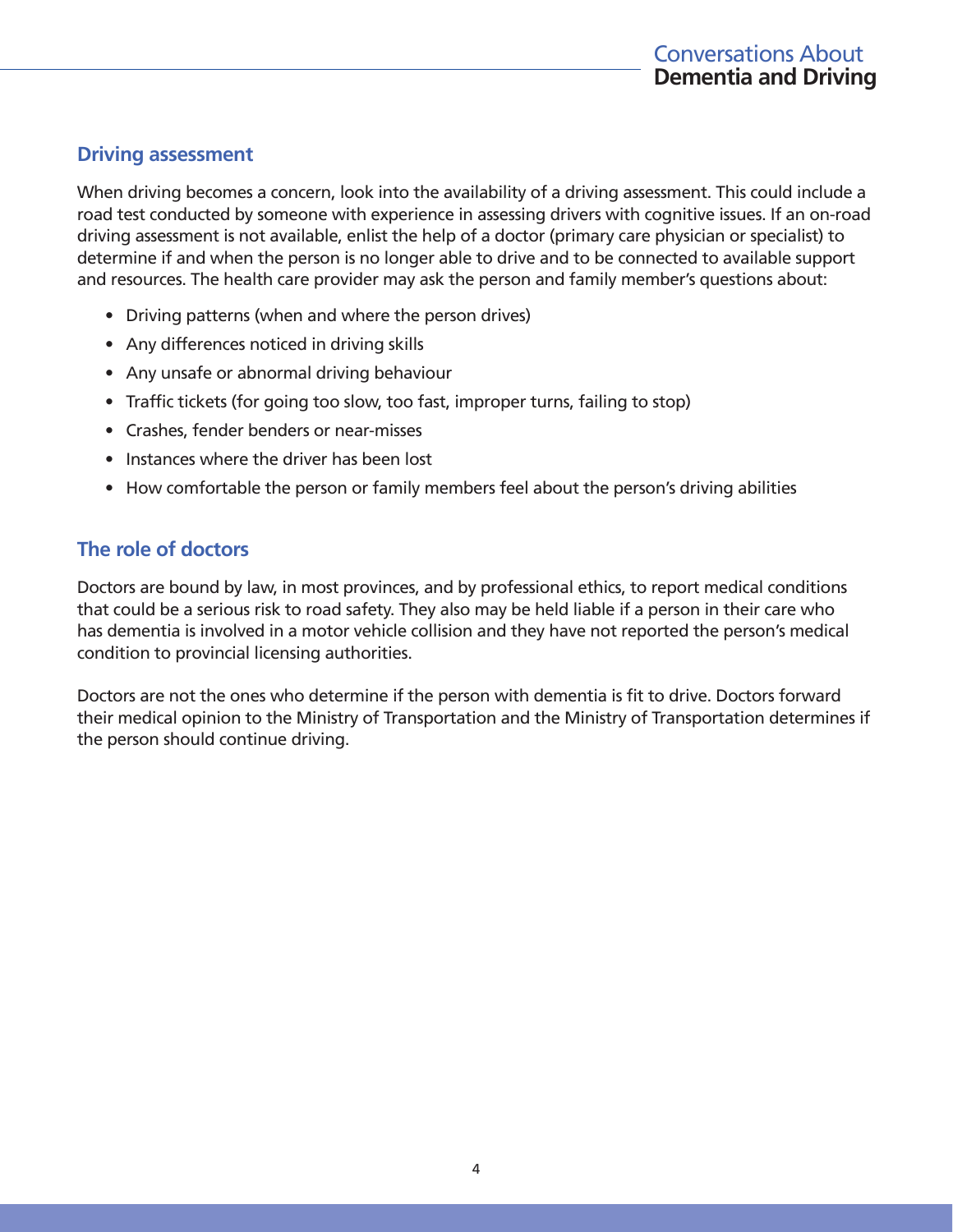#### Conversations About **Dementia and Driving**

#### **Having conversations about driving cessation**

Within families, there may be disagreement about when the person with dementia should stop driving. Some family members may believe that the person should stop driving immediately upon diagnosis. Others may be inclined to overlook some risky driving behaviours in favour of maintaining the person's sense of independence, and to avoid conflict.

Family members and caregivers often find it difficult to suggest to the person with dementia that they should stop driving. They may fear that bringing attention to the person's loss of abilities and the need to stop driving may create difficulties in the relationship.

As the dementia progresses, the person's ability to reason and to engage in rational thinking may be impaired. Remember to take into consideration the person's ability to understand and appreciate the consequences of their actions when talking to them about driving cessation.

These are common reactions by people with dementia to driving restrictions:

- Immediate acceptance: Some will recognize that their abilities have changed and may limit their driving or stop driving on their own.
- Refusal and denial: Some may refuse to accept losing their driving privilege or simply forget that they are no longer able to drive.
- Others will accept the decision more readily if it is discussed openly in a trusting environment or if someone with an objective opinion (such as a doctor or another healthcare providers) explains to them why driving may no longer be safe.

Consider the following when talking to the person with dementia about their ability to drive:

- Have a doctor or another member of the healthcare team, such as an occupational therapist or a social worker, talk to the person with dementia about the risks of driving. These discussions should not interfere with the provision of healthcare or support, which may happen if the person with dementia becomes angry with the doctor and fails to return for future appointments.
- Contact your local Alzheimer Society for support in having these difficult conversations.

If after having an open discussion about the risk of driving the person with dementia still does not want to accept the loss of driving privileges, then it may be necessary to use other means to prevent the person from driving. Strategies could include asking to move the car elsewhere for storage or repairs, or recommending that the person with dementia gift the car to a family member as a form of 'preheritance' (inheritance prior to death).

For more information about driving and dementia contact your local Alzheimer Society at 1-800-616-8816 or visit www.alzheimer.ca/helpnearyou